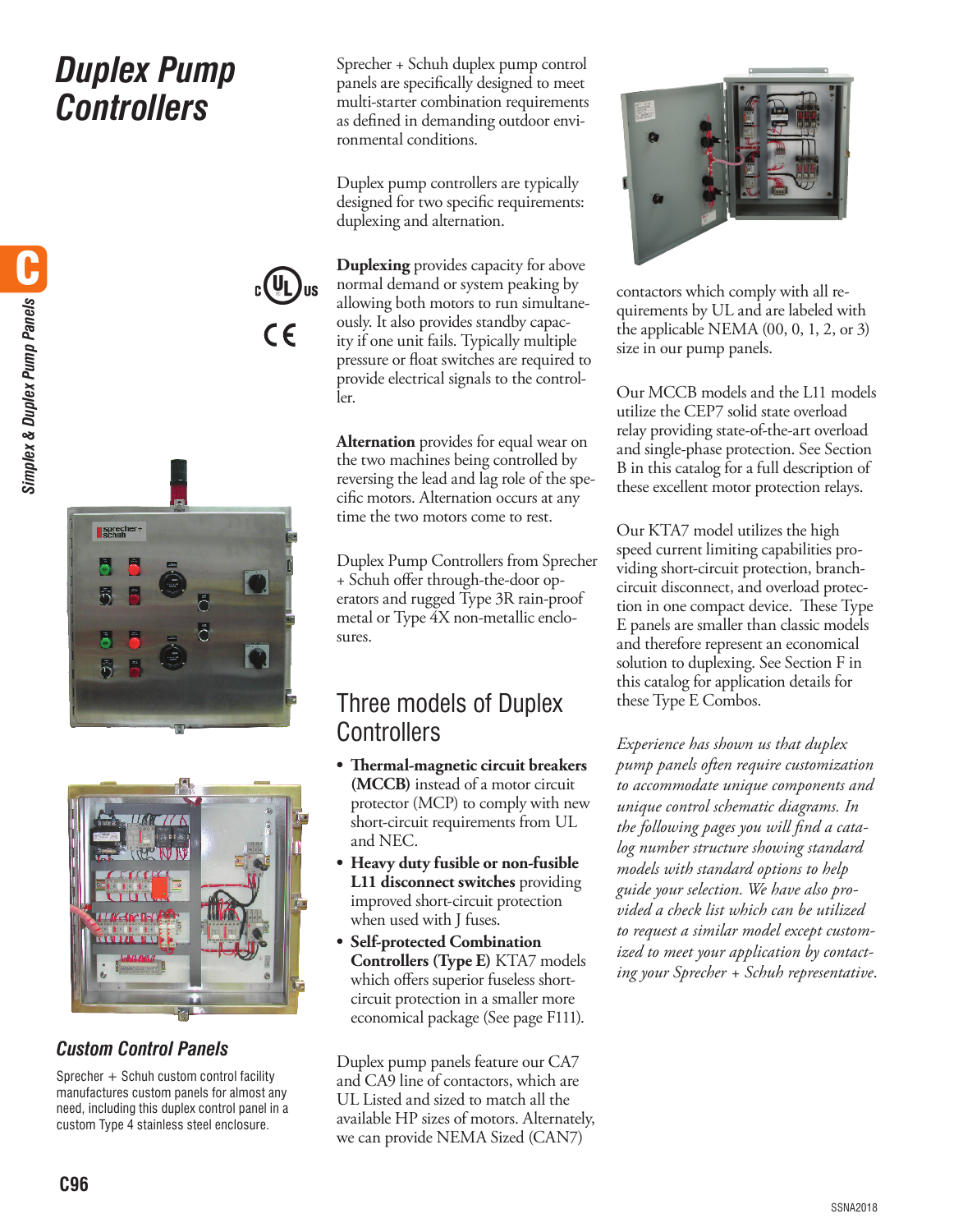**Duplex Pump Controllers**



### *Controller Only - Series CADPT or Series CXDP7*

|                             | <b>Duplex Pump Panel Checklist</b>                                                                                                                   |  |  |  |  |  |
|-----------------------------|------------------------------------------------------------------------------------------------------------------------------------------------------|--|--|--|--|--|
|                             |                                                                                                                                                      |  |  |  |  |  |
|                             |                                                                                                                                                      |  |  |  |  |  |
|                             |                                                                                                                                                      |  |  |  |  |  |
|                             |                                                                                                                                                      |  |  |  |  |  |
|                             |                                                                                                                                                      |  |  |  |  |  |
|                             |                                                                                                                                                      |  |  |  |  |  |
|                             | $\blacksquare$ with the exceptions noted below                                                                                                       |  |  |  |  |  |
| <b>Application Data:</b>    | Motor<br>$\Box$ Yes<br>$\Box$ No<br>Disconnect?                                                                                                      |  |  |  |  |  |
|                             | If yes, type of disconnect: $\Box$ J-Type Fusible $\Box$ Non-Fusible $\Box$ Circuit breaker $\Box$ Type E combination controller                     |  |  |  |  |  |
| <b>Starting Method:</b>     | $\Box$ Across-the-line                                                                                                                               |  |  |  |  |  |
|                             | $\Box$ Softstarter                                                                                                                                   |  |  |  |  |  |
| <b>Control Transformer:</b> | $\Box$ Yes $\Box$ No<br>If Yes, is there any extra VA capacity required other than what is provided as standard? __________________Extra VA required |  |  |  |  |  |
| Options:                    | $\Box$ H-O-A                                                                                                                                         |  |  |  |  |  |
|                             | $\Box$ Pilot Light;                                                                                                                                  |  |  |  |  |  |
|                             | $\Box$ Terminal Points; Qty $\_\_\_\_\_\_\_\_\_\_\_\_\_\_\_\_\_\_\_\_\_\_\_\_\_\_\_\_\_$                                                             |  |  |  |  |  |
|                             | <b>Phase Monitor</b>                                                                                                                                 |  |  |  |  |  |
|                             | <b>Hour Meter</b>                                                                                                                                    |  |  |  |  |  |
|                             | <b>Lightning Arrestor</b>                                                                                                                            |  |  |  |  |  |
|                             | Alternator<br>$\sqcup_2$<br>$\sqcup_3$<br>1 آگا<br>Number of float switches                                                                          |  |  |  |  |  |
|                             | $\Box$ Horn<br>Light Type _______________ Lalarm Silence Button<br><b>Alarm Circuit</b>                                                              |  |  |  |  |  |
|                             | Custom Schematic (Must be attached)                                                                                                                  |  |  |  |  |  |
| Enclosure:                  | $\Box$ Type 1 $\Box$ Type 12 $\Box$ Type 13 $\Box$ Type 3R $\Box$ Type 4                                                                             |  |  |  |  |  |
|                             | $\Box$ Type 4X If Type 4X, $\Box$ non-metallic $\Box$ 304 stainless steel $\Box$ 316 stainless steel                                                 |  |  |  |  |  |
|                             | $\Box$ Door-in-door (dead front)                                                                                                                     |  |  |  |  |  |
| <b>Special Features:</b>    |                                                                                                                                                      |  |  |  |  |  |
|                             |                                                                                                                                                      |  |  |  |  |  |
|                             |                                                                                                                                                      |  |  |  |  |  |
|                             |                                                                                                                                                      |  |  |  |  |  |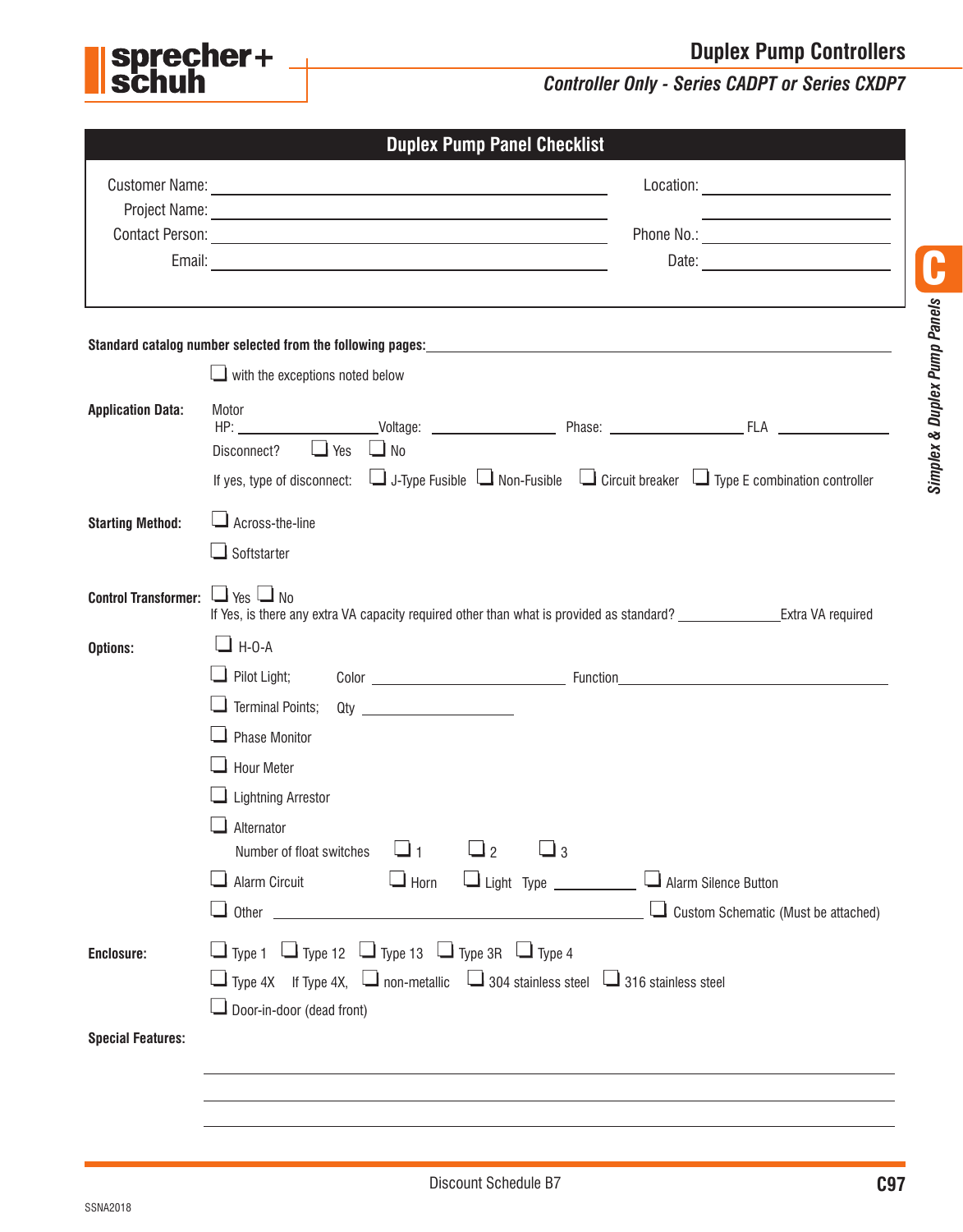

#### *Controller Only - Series CADPT*

#### **Series CADPT7 and CADPT9**

| <b>Maximum</b><br><b>Horsepower</b><br><b>Three Phase</b> |      |      | <b>Type 3R</b><br><b>Rainproof (Metal)</b> | D<br>п<br>M | <b>Type 4X</b><br>Watertight<br><b>Corrosion Resistant</b><br><b>Non-metallic</b> | D<br>ı<br>M |
|-----------------------------------------------------------|------|------|--------------------------------------------|-------------|-----------------------------------------------------------------------------------|-------------|
| 230V                                                      | 460V | 575V | <b>Catalog No.</b>                         |             | <b>Catalog No.</b>                                                                |             |
|                                                           |      |      | <b>CADPT</b>                               |             | <b>CADPT</b>                                                                      |             |
| $\overline{2}$                                            | 5    | 7.5  | 7-9-*-◆-RO                                 | R/F         | $7 - 9 - * - 00$                                                                  | R/F         |
| 3                                                         | 7.5  | 10   | 7-12-*-◆-R0                                | R/F         | $7 - 12 - * - 00$                                                                 | R/F         |
| 5                                                         | 10   | 15   | 7-16-*-◆-R0                                | R/F         | $7 - 16 - * - 00$                                                                 | R/F         |
| 7.5                                                       | 15   | 15   | $7 - 23 - * - * - R0$                      | R/F         | 7-23-*-+-CO                                                                       | R/F         |
| 10                                                        | 20   | 25   | 7-30-*-◆-RO                                | R/F         | $7 - 30 - * - 00$                                                                 | R/F         |
| 10                                                        | 25   | 30   | 7-37-*-◆-R0                                | R/F         | $7 - 37 - * - 00$                                                                 | R/F         |
| 15                                                        | 30   | 30   | 7-43-*-◆-RO                                | R/F         | $7 - 43 - * - 00$                                                                 | R/F         |
| 20                                                        | 40   | 40   | 7-55-*-◆-R0                                | R/F         | $7 - 55 - * - 00$                                                                 | R/F         |
| 20                                                        | 40   | 50   | 7-60-*-◆-RO                                | R/F         | $7 - 60 - * - 00$                                                                 | R/F         |
| 25                                                        | 50   | 60   | 7-72-*-◆-R0                                | R/F         | $7 - 72 - * - 00$                                                                 | R/F         |
| 30                                                        | 60   | 60   | 7-85-*-◆-RO                                | R/F         | $7 - 85 - * - 00$                                                                 | R/F         |
| 30                                                        | 75   | 75   | 7-97-*-◆-RO                                | R/F         | 7-97-*-◆-CO                                                                       | R/F         |
| 40                                                        | 75   | 100  | $9-116-x-$ ROO                             | R/F         | $9-116-x-00$                                                                      | R/F         |
| 50                                                        | 100  | 125  | $9-146-x-R0$ O                             | R/F         | $9 - 146 - * - 000$                                                               | R/F         |
| 60                                                        | 125  | 150  | 9-190- $*$ - $\leftrightarrow$ -ROO        | R/F         | 9-190- $*$ - $*$ -COO                                                             | R/F         |
| 75                                                        | 150  | 200  | 9-205- $\star$ - $\div$ -R00               | R/F         | 9-205- $\ast$ - $\bullet$ -COO                                                    | R/F         |
| 100                                                       | 200  | 250  | 9-265- $*$ - $*$ -R00                      | R/F         | 9-265- $*$ - $*$ -COO                                                             | R/F         |
| 125                                                       | 250  | 300  | 9-305- $\star$ - $\bullet$ -ROO            | R/F         | 9-305- $\ast$ - $\bullet$ -COO                                                    | R/F         |
| 150                                                       | 300  | 350  | 9-370- $*$ - $\bigstar$ -R00               | R/F         | $9 - 370 - * - 000$                                                               | R/F         |
| 150                                                       | 350  | 400  | 9-400-EI-*-◆-R0                            | R/F         | 9-400-EI-*-◆-C0                                                                   | R/F         |
| 200                                                       | 400  | 500  | 9-460-EI-*-◆-R0                            | R/F         | $9 - 460 - E1 - * - 60$                                                           | R/F         |
| 250                                                       | 500  | 600  | 9-580-EI-*-◆-R0                            | R/F         | 9-580-EI-*-◆-CO                                                                   | R/F         |
| 300                                                       | 600  | 700  | 9-750-EI-*-◆-R0                            | R/F         | 9-750-EI-*-◆-C0                                                                   | R/F         |
| 400                                                       | 800  | 1000 | 9-860-El-*-◆-R0                            | R/F         | 9-860-EI- $*$ - $\rightarrow$ -CO                                                 | R/F         |
| 450                                                       | 900  | 1150 | 9-1060-EI-*-◆-R0                           | R/F         | 9-1060-EI-*-◆-C0                                                                  | R/F         |

**Note:** Catalog numbers, list prices and enclosure dimensions reflect contactors with AC coils. For DC coils, select Coil Code from the DC Coil Code table on page C104 and follow the instructions for modifying Catalog Numbers.

#### **Duplex Pump Controller includes:**

- (2) Contactors (AC coil)
- (2) Overload relay protection
- (1) Electronic alternating relay
- (1) UL type rated enclosure
- Designed per alternation control diagram shown at bottom of page C119

**R/F** - Experience has shown that applications using non-metallic enclosures often require customized pump panels (i.e. Door-in-Door or unique control circuit). Contact your Sprecher + Schuh representative for a customized price.

#### *Ordering Instructions*

| <b>Specify Catalog Number</b>            |                     |  |  |  |
|------------------------------------------|---------------------|--|--|--|
| Replace (*) with Coil Code               | See page C104       |  |  |  |
| Replace $(\blacklozenge)$ with O/L Relay | See pages C105-C106 |  |  |  |
| <b>Factory Modifications available</b>   | See pages C107-C111 |  |  |  |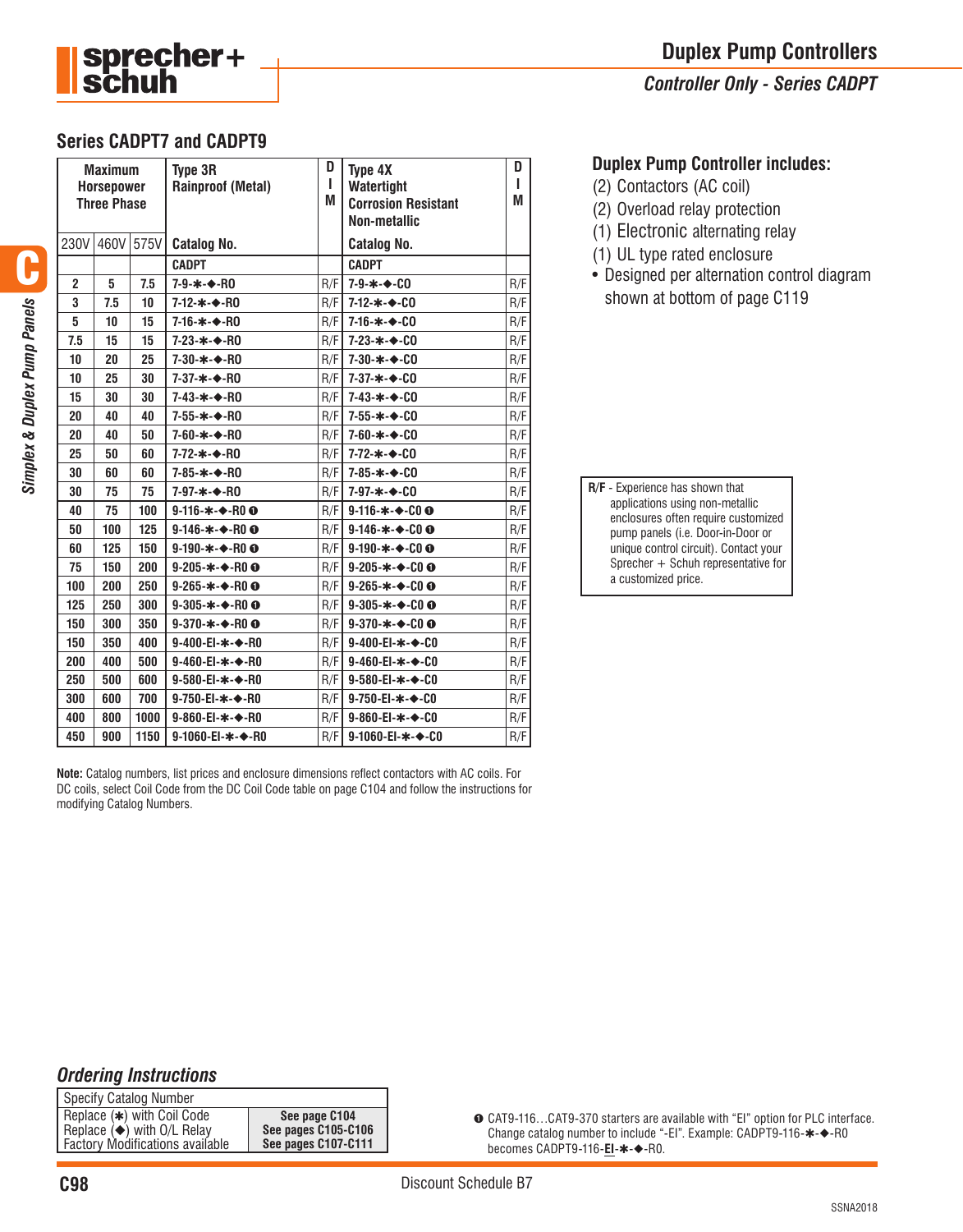



#### *Thermal Magnetic MCCB - Series CADPT*

#### **Series CADPT7 and CADPT9 with Thermal-Magnetic Circuit Breaker**

| <b>Maximum Horsepower</b><br><b>Three Phase</b> |                           |                           | <b>MCCB</b><br>Amps | Type 3R<br><b>Rainproof (Metal)</b>             | D<br>I.<br>M | Type 4X<br>Watertight<br><b>Corrosion Resistant</b><br><b>Non-metallic</b> | D<br>L<br>M |
|-------------------------------------------------|---------------------------|---------------------------|---------------------|-------------------------------------------------|--------------|----------------------------------------------------------------------------|-------------|
| 230V                                            | 460V                      | 575V                      |                     | <b>Catalog Number</b>                           |              | <b>Catalog Number</b>                                                      |             |
|                                                 |                           |                           |                     | <b>CADPT</b>                                    |              | <b>CADPT</b>                                                               |             |
| $\overline{2}$                                  | 5                         | $\tilde{\phantom{0}}$     | 15                  | 7-9-*-◆-TB15R0                                  | R/F          | 7-9-*-◆-TB15C0                                                             | R/F         |
| $\overline{c}$                                  | 5                         | 5                         | 15                  | 7-9-*-◆-TBH15R0                                 | R/F          | 7-9-∗-◆-TBH15CO                                                            | R/F         |
| $\widetilde{\phantom{m}}$                       | $\tilde{\phantom{a}}$     | 7.5                       | 20                  | 7-9-*-◆-TBH20R0                                 |              | $R/F$  7-9- $\star$ - $\bullet$ -TBH20CO                                   | R/F         |
| 3                                               | 7.5                       | $\tilde{}$                | 20                  | 7-12-*-→-TB20R0                                 |              | R/F 17-12-*-→-TB20CO                                                       | R/F         |
| 3                                               | 7.5                       | 10                        | 20                  | 7-12-∗-◆-TBH20R0                                |              | $R/F$   7-12- $\star$ - $\bullet$ -TBH20CO                                 | R/F         |
| 5                                               | 10                        | $\widetilde{\phantom{m}}$ | 30                  | 7-16-*-◆-TB30R0                                 |              | $R/F$   7-16- $\star$ - $\bullet$ -TB30CO                                  | R/F         |
| $\tilde{}$                                      | $\tilde{\phantom{a}}$     | 15                        | 35                  | 7-23-*-◆-TBH35R0                                | R/F          | 7-23-∗-◆-TBH35C0                                                           | R/F         |
| 7.5                                             | 15                        | $\tilde{\phantom{a}}$     | 40                  | 7-23- $\ast$ - $\bullet$ -TB40R0                | R/F          | 7-23-∗-◆-TB40CO                                                            | R/F         |
| 10                                              | 20                        | 25 <sub>o</sub>           | 50                  | 7-30- $\ast$ - $\bullet$ -TB50R0                |              | $R/F$   7-30- $\star$ - $\bullet$ -TB50CO                                  | R/F         |
| 10                                              | 20                        | 25                        | 50                  | 7-30-*-◆-TBH50R0                                |              | $R/F$  7-30- $\star$ - $\bullet$ -TBH50CO                                  | R/F         |
| 10                                              | 25                        | 30 <sub>o</sub>           | 50                  | 7-37-∗-◆-TB50R0                                 |              | $R/F$   7-37- $\star$ - $\bullet$ -TB50CO                                  | R/F         |
| 10                                              | 25                        | 30                        | 50                  | 7-37-∗-◆-TBH50R0                                |              | $R/F$  7-37- $\star$ - $\bullet$ -TBH50CO                                  | R/F         |
| $\tilde{}$                                      | 30                        | $\tilde{\phantom{a}}$     | 70                  | 7-43-∗-◆-TB70R0                                 |              | R/F 17-43-*-←TB70CO                                                        | R/F         |
| 15                                              | $\sim$                    | $\tilde{\phantom{a}}$     | 80                  | 7-43-*-◆-TB80R0                                 | R/F          | 7-43-∗-◆-TB80CO                                                            | R/F         |
| 20                                              | 40                        | 40 <sub>o</sub>           | 80                  | 7-55-*-◆-TB80R0                                 |              | $R/F$   7-55- $\star$ - $\bullet$ -TB80CO                                  | R/F         |
| 20                                              | 40                        | 40                        | 80                  | 7-55-*-◆-TBH80R0                                |              | R/F 17-55-*-→-TBH80CO                                                      | R/F         |
| $\tilde{\phantom{a}}$                           | $\tilde{}$                | 40 O                      | 80                  | 7-60-*-◆-TB80R0                                 |              | $R/F$  7-60- $\star$ - $\bullet$ -TB80CO                                   | R/F         |
| $\widetilde{\phantom{m}}$                       | $\widetilde{\phantom{m}}$ | 40                        | 80                  | 7-60-*-◆-TBH80R0                                |              | $R/F$  7-60- $\star$ - $\bullet$ -TBH80CO                                  | R/F         |
| 20                                              | 40                        | 50 <sub>o</sub>           | 100                 | 7-60-*-◆-TB100RO                                | R/F          | 7-60-∗-◆-TB100CO                                                           | R/F         |
| 20                                              | 40                        | 50                        | 100                 | 7-60-*-◆-TBH100RO                               | R/F          | 7-60-∗-◆-TBH100CO                                                          | R/F         |
| 25                                              | 50                        | 60 <sub>o</sub>           | 125                 | 7-72-*-→-TB125R0                                |              | $R/F$  7-72- $\star$ - $\bullet$ -TB125CO                                  | R/F         |
| 25                                              | 50                        | 60                        | 125                 | 7-72-*-◆-TBH125R0                               |              | R/F   7-72-*-◆-TBH125C0                                                    | R/F         |
| 30                                              | 60                        | $\tilde{}$                | 125                 | 7-85-*-◆-TB125R0                                |              | $R/F$   7-85- $\star$ - $\bullet$ -TB125CO                                 | R/F         |
| $\widetilde{\phantom{m}}$                       | $\widetilde{\phantom{m}}$ | <b>75 00</b>              | 150                 | 7-97-*-→TB150R0                                 |              | $R/F$   7-97- $\star$ - $\bullet$ -TB150CO                                 | R/F         |
| $\widetilde{\phantom{m}}$                       | $\tilde{\phantom{a}}$     | 75 O                      | 150                 | 7-97-*-◆-TBH150RO                               | R/F          | 7-97-∗-◆-TBH150CO                                                          | R/F         |
| $\widetilde{\phantom{m}}$                       | 75 O                      | $\tilde{\phantom{a}}$     | 175                 | 7-97-*-◆-TB175R0                                | R/F          | 7-97-*-◆-TB175C0                                                           | R/F         |
| $\widetilde{\phantom{m}}$                       | 75                        | $\tilde{\phantom{a}}$     | 175                 | $9-116-x-2$ -TB175R0 $\odot$                    |              | $R/F$   9-116- $\ast$ - $\bullet$ -TB175C0 $\odot$                         | R/F         |
| 40                                              | $\widetilde{\phantom{m}}$ | 100 <sub>°</sub>          | 200                 | 9-116- $\ast$ - $\bullet$ -TB200R0 $\odot$      |              | $R/F$   9-116- $\ast$ - $\rightarrow$ -TB200C0 $\odot$                     | R/F         |
| $\tilde{\phantom{0}}$                           | 100                       | 125 ©                     | 225                 | 9-146- $\star$ - $\div$ -TB225R0 $\odot$        | R/F          | 9-146-∗-◆-TB225C0 +                                                        | R/F         |
| 50                                              | $\widetilde{\phantom{m}}$ | $\widetilde{\phantom{m}}$ | 250                 | 9-146- $\ast$ - $\bullet$ -TB250R0 $\odot$      |              | $R/F$   9-146- $\star$ - $\bullet$ -TB250C0 $\odot$                        | R/F         |
| 60                                              | 125                       | 150                       | 300                 | 9-190- $\ast$ - $\bullet$ -TB300R0 $\odot$      | R/F          | 9-190-∗-◆-TB300C0 ❸                                                        | R/F         |
| 75                                              | 150                       | 200                       | 350                 | 9-205- $\ast$ - $\bullet$ -TB350R0 <sup>⊙</sup> | R/F          | 9-205-∗-◆-TB350C0 ❸                                                        | R/F         |
| $\tilde{}$                                      | 175                       | $\widetilde{\phantom{m}}$ | 400                 | 9-265- $\ast$ - $\bullet$ -TB400R0 $\odot$      |              | $R/F$   9-265- $\ast$ - $\bullet$ -TB400C0 $\odot$                         | R/F         |
| 100                                             | 200                       | 250                       | 450                 | 9-265-*-→-TB450R0 <sup>©</sup>                  |              | R/F 9-265-*-→-TB450C0 +                                                    | R/F         |
| $\widetilde{\phantom{m}}$                       | $\widetilde{\phantom{m}}$ | $\tilde{}$                | 500                 | 9-305- $\ast$ - $\rightarrow$ -TB500R0 $\odot$  |              | $R/F$   9-305- $\star$ - $\bullet$ -TB500C0 $\odot$                        | R/F         |
| 125                                             | 250                       | 300                       | 600                 | $9-305-x-$ TB600R0 <sup>☉</sup>                 |              | $R/F$   9-305- $\ast$ - $\rightarrow$ -TB600C0 $\odot$                     | R/F         |
| $\widetilde{\phantom{m}}$                       | $\widetilde{\phantom{m}}$ | 350                       | 600                 | $9-370-x-$ TB600R0 <sup>☉</sup>                 |              | $R/F$   9-370- $\ast$ - $\bullet$ -TB600C0 $\odot$                         | R/F         |
| 150                                             | 300                       | $\tilde{\phantom{a}}$     | 700                 | $9-370-x-7B700R0$                               |              | $R/F$   9-370- $\ast$ - $\bullet$ -TB700C0 $\odot$                         | R/F         |
| 150                                             | $\widetilde{\phantom{m}}$ | 400                       | 700                 | $9-400$ -El- $\ast$ - $\bullet$ -TB700R0        |              | $R/F$   9-400-EI- $\ast$ - $\bullet$ -TB700C0                              | R/F         |
| $\widetilde{\phantom{m}}$                       | 350                       | $\tilde{}$                | 800                 | $9-400$ -EI- $\ast$ - $\bullet$ -TB800R0        |              | $R/F$   9-400-EI- $\ast$ - $\bullet$ -TB800C0                              | R/F         |
| $\widetilde{\phantom{m}}$                       | $\widetilde{\phantom{m}}$ | $\tilde{}$                | 800                 | $9-460 - E1 - * - * - TBB00R0$                  |              | $R/F$   9-460-EI- $\ast$ - $\bullet$ -TB800C0                              | R/F         |
| 200                                             | 400                       | 500                       | 1000                | 9-460-EI-∗-◆-TB1000R0                           |              | $R/F$   9-460-EI- $\ast$ - $\bullet$ -TB1000C0                             | R/F         |
| $\widetilde{\phantom{m}}$                       | $\widetilde{\phantom{m}}$ | 600                       | 1000                | 9-580-EI-*-◆-TB1000R0                           |              | $R/F$   9-580-EI- $\ast$ - $\bullet$ -TB1000C0                             | R/F         |
| 250                                             | 500                       | $\tilde{\phantom{a}}$     | 1200                | 19-580-EI-∗-◆-TB1200R0                          |              | $R/F$   9-580-EI- $*$ - $\rightarrow$ -TB1200C0                            | R/F         |

#### **Duplex Pump Controller with circuit breaker includes:**

- (2) Contactors (AC coil)
- (2) Overload relay protection
- (2) Thermal magnetic circuit
- breakers
- (1) Electronic alternating relay

Simplex & Duplex Pump Panels *Simplex & Duplex Pump Panels*

(1) UL type rated enclosure • Designed per alternation control diagram shown at bottom of page C119

**R/F** - Experience has shown that applications using non-metallic enclosures often require customized pump panels (i.e. Door-in-Door or unique control circuit). Contact your Sprecher + Schuh representative for a customized price.

**Note:** Catalog numbers, list prices and enclosure dimensions reflect contactors with AC coils. For DC coils, select Coil Code from the DC Coil Code table on page C104 and follow the instructions for modifying Catalog Numbers.

#### *Ordering Instructions*

| <b>Specify Catalog Number</b>            |                     |  |  |  |
|------------------------------------------|---------------------|--|--|--|
| Replace $(*)$ with Coil Code             | See page C104       |  |  |  |
| Replace $\leftrightarrow$ with O/L Relay | See pages C105-C106 |  |  |  |
| <b>Factory Modifications available</b>   | See pages C107-C111 |  |  |  |

➊ Applicable to 600Y/347V only.

- ➋ The short circuit and kAIC is relegated to the contactor's 10kA. Contact your Sprecher + Schuh representative for a higher kAIC.
- ➌ CAT9-116…CAT9-370 starters are available with "EI" option for PLC interface. Change catalog number to include "-EI". Example: CADPT9-116-✱-◆-TB175R0 becomes CADPT9-116-**EI-∗-◆-**TB175R0.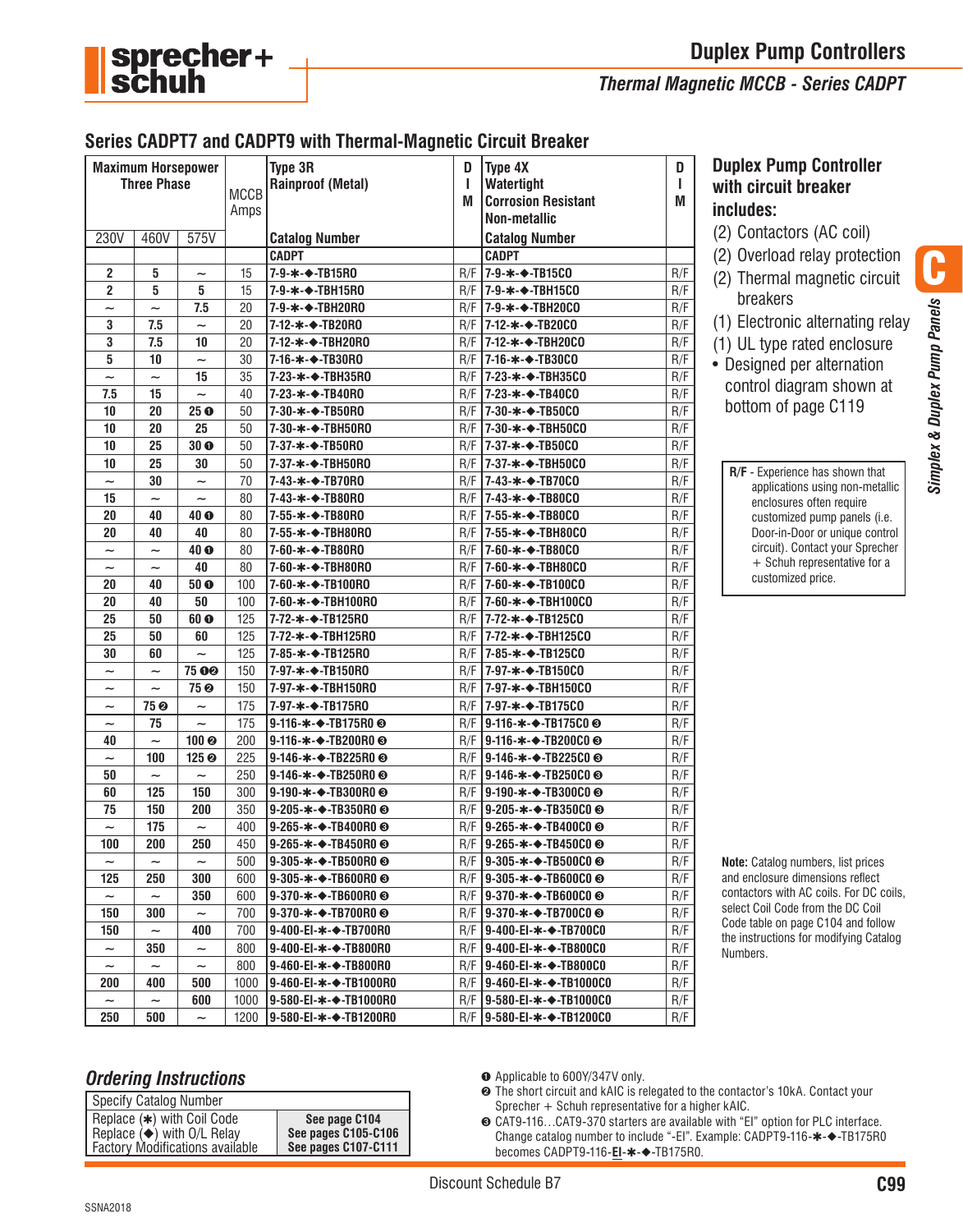

#### *Fusible Disconnect - Series CADPT*

#### **Series CADPT7 and CADPT9 with Fusible Disconnect (J-Type)** ➊➋

| <b>Maximum Horsepower</b><br><b>Three Phase</b> |                          |                           |                       | Fuse<br>clip<br>Amps | Type 3R<br><b>Rainproof (Metal)</b>          | D<br>L<br>M | Type 4X<br>Watertight<br><b>Corrosion Resistant</b><br><b>Non-metallic</b> | D<br>ı<br>M |
|-------------------------------------------------|--------------------------|---------------------------|-----------------------|----------------------|----------------------------------------------|-------------|----------------------------------------------------------------------------|-------------|
| 200V                                            | 230V 460V                |                           | 575V                  |                      | <b>Catalog Number</b>                        |             | <b>Catalog Number</b>                                                      |             |
|                                                 |                          |                           |                       |                      | <b>CADPT</b>                                 |             | <b>CADPT</b>                                                               |             |
| $\mathbf{2}$                                    | $\overline{2}$           | 5                         | 7.5                   | 30                   | 7-9-*-◆-JF61R0                               | R/F         | 17-9-*-◆-JF61C0                                                            | R/F         |
| 3                                               | 3                        | 7.5                       | 10                    | 30                   | 7-12-∗-÷-JF61R0                              | R/F         | $17 - 12 - * -$ -JF61CO                                                    | R/F         |
| 5                                               | 5                        | 10                        | 15                    | 30                   | 7-16-∗-◆-JF61R0                              | R/F         | 17-16-*-◆-JF61C0                                                           | R/F         |
| 5                                               | $\tilde{\phantom{a}}$    | $\tilde{}$                | $\tilde{\phantom{a}}$ | 30                   | 7-23-*-◆-JF61R0                              | R/F         | 17-23-*-→-JF61C0                                                           | R/F         |
| $\widetilde{\phantom{m}}$                       | 7.5                      | 15                        | 15                    | 60                   | 7-23-∗-◆-JF62R0                              | R/F         | 17-23-∗-◆-JF62C0                                                           | R/F         |
| 7.5                                             | 10                       | 20                        | 25                    | 60                   | 7-30-∗-◆-JF62R0                              | R/F         | 17-30-*-◆-JF62C0                                                           | R/F         |
| 10                                              | 10                       | 25                        | 30                    | 60                   | 7-37-∗-◆-JF62R0                              | R/F         | 17-37-∗-÷-JF62C0                                                           | R/F         |
| 10                                              | $\overline{\phantom{0}}$ | 30                        | 30                    | 60                   | 7-43-*-◆-JF62R0                              | R/F         | $17 - 43 - * -$ -JF62CO                                                    | R/F         |
| $\tilde{}$                                      | 15                       | $\tilde{\phantom{a}}$     | $\tilde{\phantom{a}}$ | 100                  | 7-43-∗-◆-JF63R0                              | R/F         | 17-43-∗-◆-JF63C0                                                           | R/F         |
| $\widetilde{\phantom{m}}$                       | ~                        | $\tilde{\phantom{a}}$     | 40                    | 60                   | 7-55-*-◆-JF62R0                              | R/F         | $17-55-x-$ -JF62CO                                                         | R/F         |
| 15                                              | 20                       | 40                        | $\tilde{\phantom{a}}$ | 100                  | 7-55-*-◆-JF63R0                              | R/F         | $17-55-x-$ -JF63CO                                                         | R/F         |
| $\tilde{\phantom{a}}$                           | $\tilde{\phantom{a}}$    | $\overline{\phantom{0}}$  | 40                    | 60                   | 7-60-*-◆-JF62R0                              | R/F         | 17-60-∗-◆-JF62CO                                                           | R/F         |
| 15                                              | 20                       | 40                        | 50                    | 100                  | 7-60-*-◆-JF63R0                              | R/F         | 7-60-*-◆-JF63C0                                                            | R/F         |
| 20                                              | 25                       | 50                        | 60                    | 100                  | 7-72-*-◆-JF63R0                              | R/F         | 17-72-∗-◆-JF63C0                                                           | R/F         |
| $\tilde{}$                                      | $\overline{\phantom{0}}$ | $\overline{\phantom{0}}$  | 60                    | 100                  | 7-85-*-◆-JF63R0                              | R/F         | 7-85-*-◆-JF63C0                                                            | R/F         |
| 25                                              | 30                       | 60                        | $\tilde{\phantom{a}}$ | 200                  | 7-85-*-◆-JF64R0                              | R/F         | 17-85-*-◆-JF64C0                                                           | R/F         |
| 30                                              | 30                       | 75                        | 75                    | 200                  | 7-97-∗-◆-JF64R0                              | R/F         | 17-97-*-◆-JF64C0                                                           | R/F         |
| 30                                              | 40                       | 75                        | 100                   | 200                  | 9-116-∗-◆-JF64R0 ❸                           | R/F         | 19-116-*-◆-JF64C0 <sup>©</sup>                                             | R/F         |
| 40                                              | 50                       | 100                       | 125                   | 200                  | 9-146- $\ast$ - $\bullet$ -JF64R0 $\odot$    | R/F         | 19-146-∗-÷-JF64C0 ©                                                        | R/F         |
| 50                                              | 60                       | 125                       | 150                   | 400                  | 9-190- $*$ - $\blacklozenge$ -JF65R0 $\odot$ | R/F         | $19-190-x-$ -JF65C0 $\odot$                                                | R/F         |
| 60                                              | 75                       | 150                       | 200                   | 400                  | 9-205- $\ast$ - $\bullet$ -JF65R0 $\odot$    | R/F         | 19-205-∗-◆-JF65C0 ©                                                        | R/F         |
| 75                                              | 100                      | 200                       | 250                   | 400                  | 9-265- $\ast$ - $\bullet$ -JF65R0 $\odot$    | R/F         | 19-265-*-◆-JF65C0 <sup>©</sup>                                             | R/F         |
| 100                                             | 125                      | 250                       | 300                   | 600                  | 9-305- $\ast$ - $\bullet$ -JF66R0 $\odot$    | R/F         | $19 - 305 - * -$ -JF66C0 $\odot$                                           | R/F         |
| 125                                             | 150                      | 300                       | 350                   | 600                  | 9-370-*-◆-JF66R0 <sup>©</sup>                | R/F         | 19-370-∗-◆-JF66C0 <b>⊙</b>                                                 | R/F         |
| 125                                             | 150                      | $\widetilde{\phantom{m}}$ | 400                   | 600                  | 9-400-EI-*-◆-JF66R0                          | R/F         | 19-400-EI-∗-◆-JF66C0                                                       | R/F         |
| $\tilde{}$                                      | $\overline{\phantom{0}}$ | 350                       | $\sim$                | 800                  | 9-400-EI-*-◆-JF67R0                          | R/F         | 9-400-EI-*-◆-JF67C0                                                        | R/F         |
| 150                                             | 200                      | 400                       | 500                   | 800                  | 9-460-EI-*-◆-JF67R0                          |             | R/F 9-460-EI-*-◆-JF67C0                                                    | R/F         |

**Duplex Pump Controller with disconnect switch includes:**

- (2) Contactors (AC coil)
- (2) Overload relay protection
- (2) J-type fusible disconnect switch (excluding line fuses)
- (1) Electronic alternating relay
- (1) UL type rated enclosure
- •Designed per alternation control diagram shown at bottom of page C119

C

**Note:** Catalog numbers, list prices and enclosure dimensions reflect contactors with AC coils. For DC coils, select Coil Code from the DC Coil Code table on page C104 and follow the instructions for modifying Catalog Numbers.

> **R/F** - Experience has shown that applications requiring duplex pump panels often require customization. (i.e.: unique components and control circuits). Contact your Sprecher + Schuh representative for a customized price.

- ➊ Fusible combo starters use the L11 Disconnect. Fuse clips accept "J" type fuses. Power fuses not supplied.
- ➋ A Red and Yellow Handle may be selected instead of the standard Gray and Black handle. Change "JF" to "LF" in catalog number.
- ➌ CAT9-116…CAT9-370 starters are available with "EI" option for PLC interface. Change catalog number to include "-EI". Example: CADPT9-116-✱-◆-JF64R0 becomes CADPT9-116-**EI-∗-◆**-JF64R0.

### *Ordering Instructions*

| Specify Catalog Number                  |                     |
|-----------------------------------------|---------------------|
| Replace ([]) with Coil Code             | See page C104       |
| Replace $\ddot{\bullet}$ with O/L Relay | See pages C105-C106 |
| <b>Factory Modifications available</b>  | See pages C107-C111 |